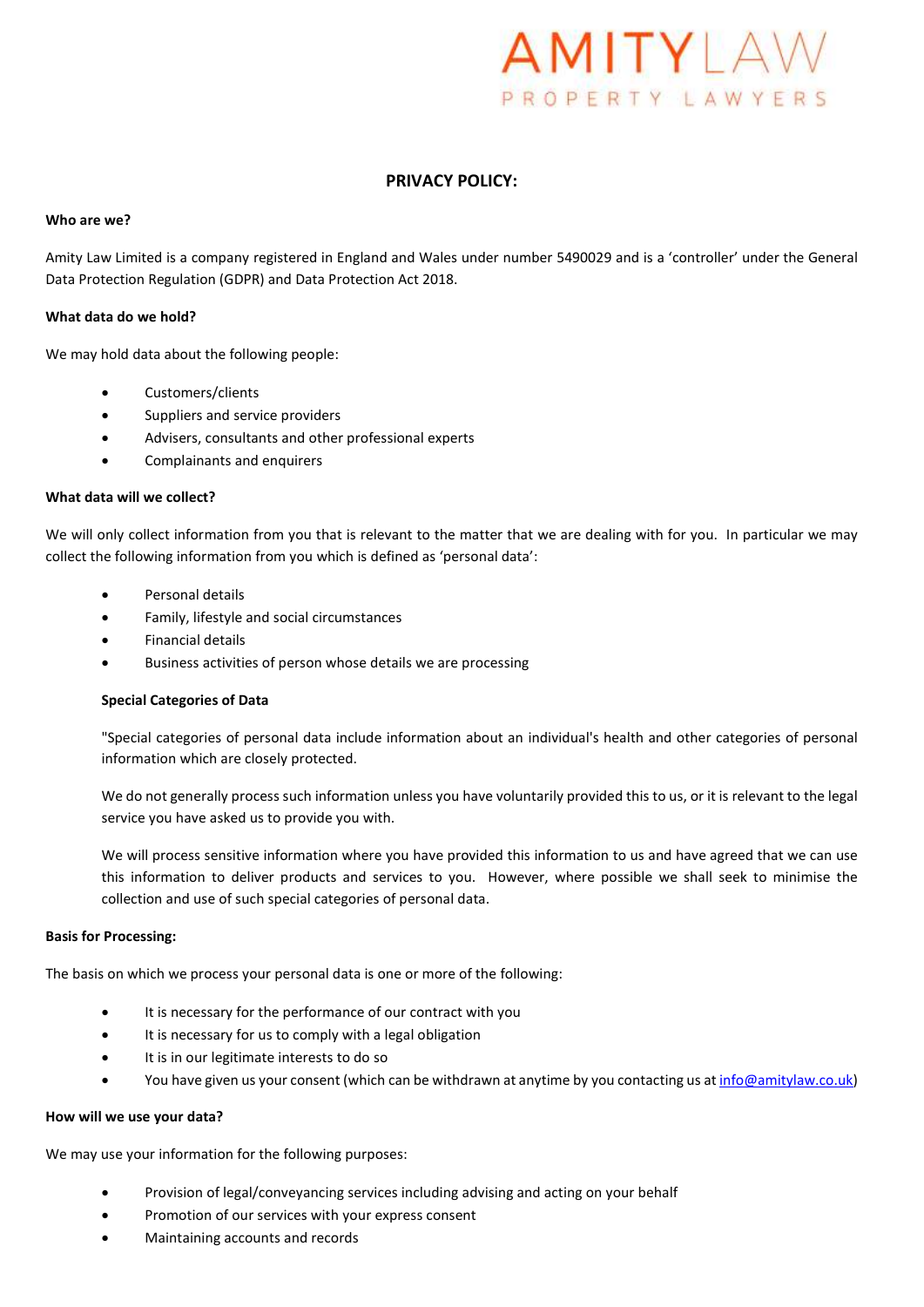- MITYLAV PROPERTY LAWYERS
- Fulfilling our legal and regulatory obligations

#### Who will we share your information with?

By way of our regulatory obligations there are strict rules about who we can share your information with and this will normally be limited to other people who will assist with your matter. This may include:

- Estate Agents
- Banks and building societies
- Mortgage broker
- Land Registry
- HMRC / LTT
- HM Treasury
- Courts and tribunals
- Debt collection agencies in the event of unpaid accounts

Where you authorise us we may also disclose your information to your family, associates or representatives.

### How long will we keep your information for?

 We will normally keep your information throughout the period of time that we do work for you and following that for a period of time in line with our regulatory and legal requirements, for sale matters for a period of six years and for purchase and remortgage matters for a period of fifteen years.

# Transfer to third countries:

- We may from time to time transfer your personal data to a country outside the EEA, but this would usually only be for the purpose of cloud based IT back up software
- We would always ensure that appropriate safeguards are in place at all times in such circumstances

# Security Arrangements

- We shall ensure all information that you provide to us is kept secure using appropriate technical and organisational measures
- In the event of a personal data breach we have in place procedures to ensure that the effects of such a breach are minimised and shall liaise with the ICO and with you as appropriate

# Your rights

GDPR gives you the following rights:

- 
- 
- Right to be informed **a contained Right to restriction of processing**
- Right of access **and a computer of access Right to data portability**
- Right of rectification Right to object
- Right to erasure **Exercise 20** and profiling **•** Rights concerning automated decision making and profiling

## Right of Access

- You have right to see the information we hold about you
- To access this, please provide a written request to info@amitylaw.co.uk and will need to provide proof of identity
- You request will usually be provided free of charge within 30 days, however we reserve the right to charge a reasonable admin fee and to extend the timeframe by a further two months if the request is complex or manifestly unfounded